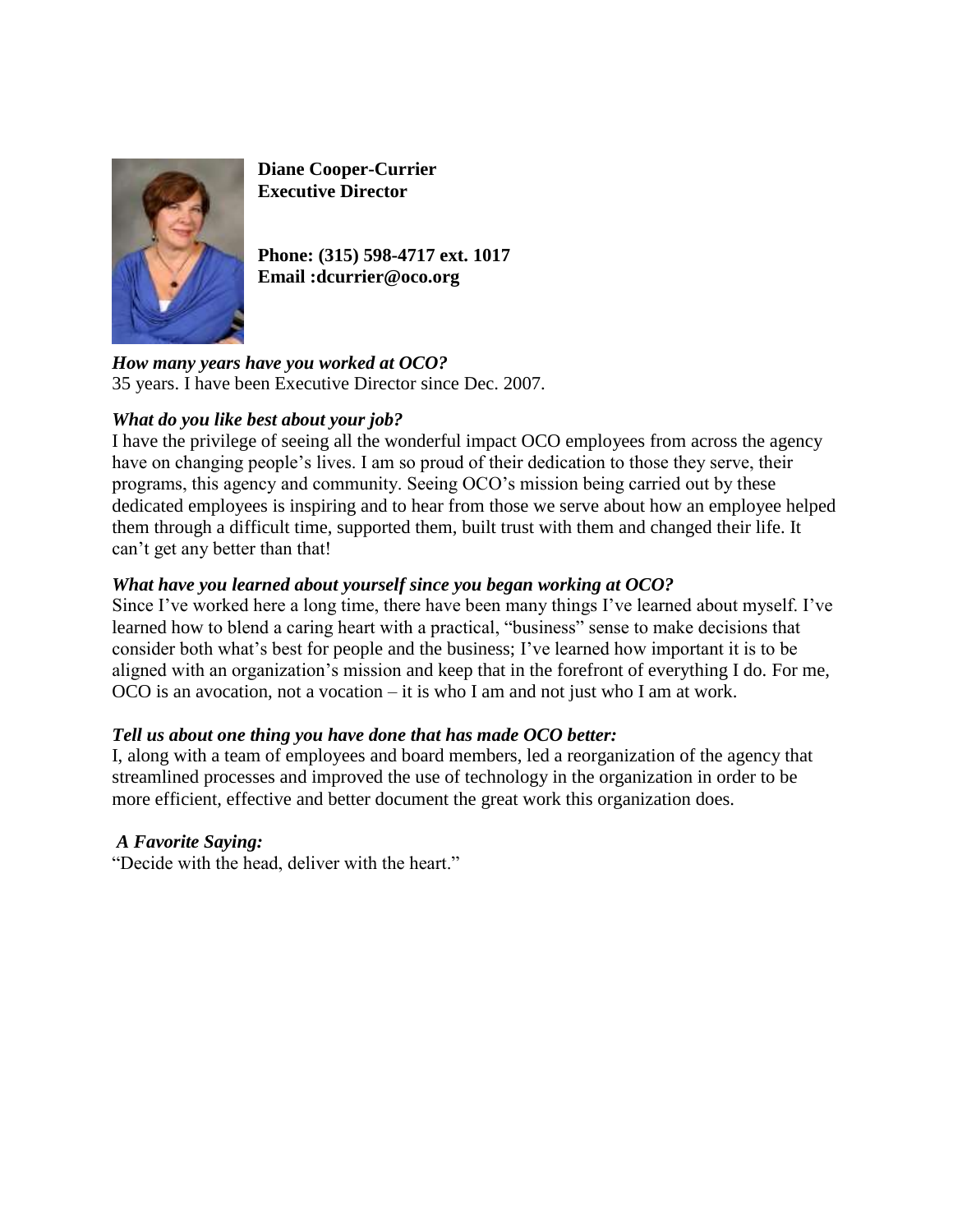

**Patrick J. Waite Deputy Executive Director** 

**Phone: (315) 592-0816 Email: pwaite@oco.org**

**Programs: OCO's Services** 

# *How many years have you worked at OCO?*

I have worked for OCO 39 years, becoming the Deputy Executive Director in 2016. Prior to this position, I served as the Senior Director of Residential Services for many years. Throughout my career at OCO, I have been a Case Manager, Case Manager Supervisor, Program Coordinator, and Department Director**.**

## *What do you like best about your job?*

I like the diversity of the job and all the people I come in contact with. As the Deputy Executive Director, I have the opportunity to work and interface with all the services the agency provides. It is exciting to see new opportunities come to fruition.

## *What have you learned about yourself since you began working at OCO?*

I have learned that I do have to be organized and accepting that small successes are "great successes." Patience and persistence pays off.

### *Tell us about one thing you have done that has made OCO better:*

It has been a pleasure to be involved in the development of quality housing for Oswego County residents. Everyone deserves to have a "home that is safe and affordable." Improving and developing housing, in particular for persons with disabilities has been a great honor for me.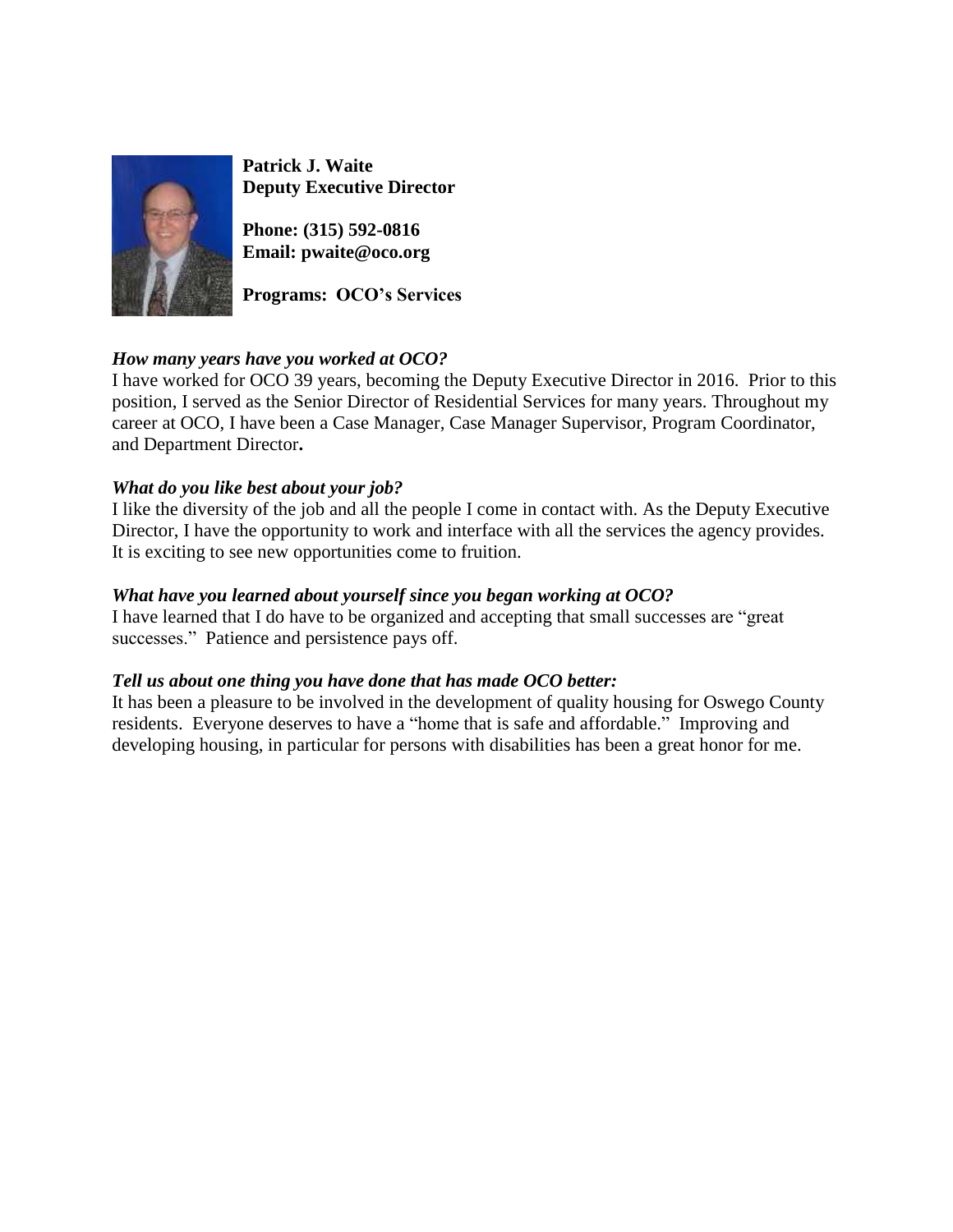

**Maria Chatterton Sr. Director of Finance**

**Phone: (315) 598-4717 ext. 1062 Email: mchatterton@oco.org**

*How many years have you worked at OCO?*

6 Months – Hired November 2020

## *What do you like best about your job?*

I like knowing that OCO will be able to support its employees and community. I support this by engaging in developing processes and efficiencies that result in OCO's financial stability. Looking at our next step … and the step after that means we remain available to our community to serve their needs.

### *What have you learned about yourself since you began working at OCO?*

There is always something new to learn and see and a lesson is every experience. And though I have always believed this; OCO is definitely a place where you have to be open to new experiences.

### *Tell us about one thing you have done that has made OCO better:*

I shall return with my thoughts when I see a few projects come to fruition*.*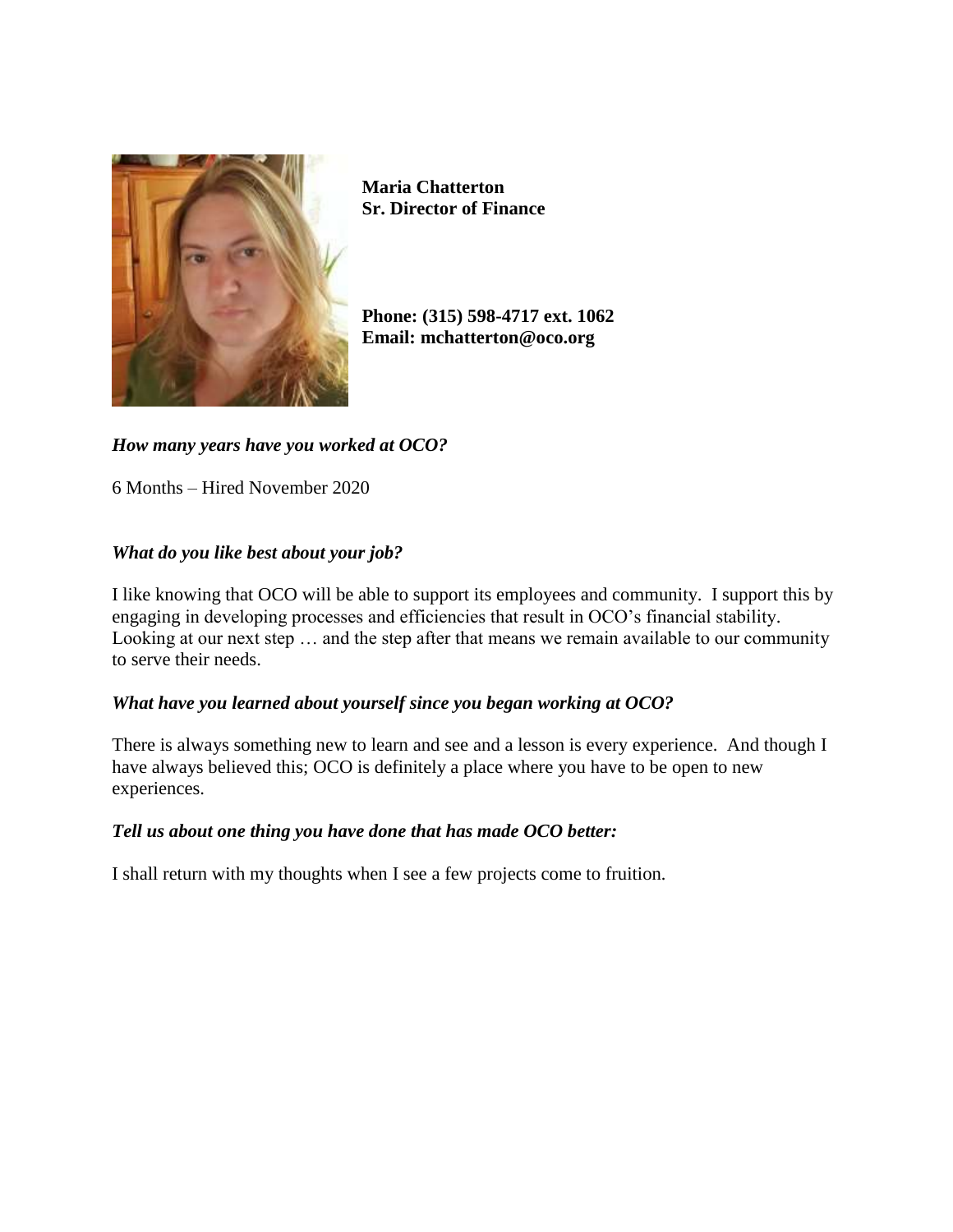

**Betsy Copps Senior Director of Operations**

**Phone: 315-592-0792 Email: bcopps@oco.org**

**Programs: Corporate Operations, including Corporate Compliance, Facilities, Information Technology, Planning, Public Relations, Safety, Internet Media.**

### *How many years have you worked at OCO?*

10 years, 6 as Director of Information and Compliance and 4 as Senior Director of Operations.

#### *What do you like best about your job?*

The opportunity to work with such a diverse group of people who are amazingly skilled at what they do. More than that, they are passionate about OCO's purpose! I enjoy the creative process and that feeling of successfully engaging a team to effect positive change; when the whole is greater than the sum of the parts.

#### *What have you learned about yourself since you began working at OCO?*

That I will never stop learning! Also, that it's more important than ever to surround myself with leaders who are ahead of the curve on what's coming in the regulatory worlds of compliance, strategic planning and safety, as well as technology and facilities management. Information moves too quickly for each of us to be subject experts on all of the areas we lead. We must be interdependent and collaborative.

#### *Tell us about one thing you have done that has made OCO better:*

I have been able to bring teams together to improve the use of technology, staffing, and systems as well as universal standards and procedures that make our work more efficient, more environmentally friendly, and easier to manage among multiple staff members.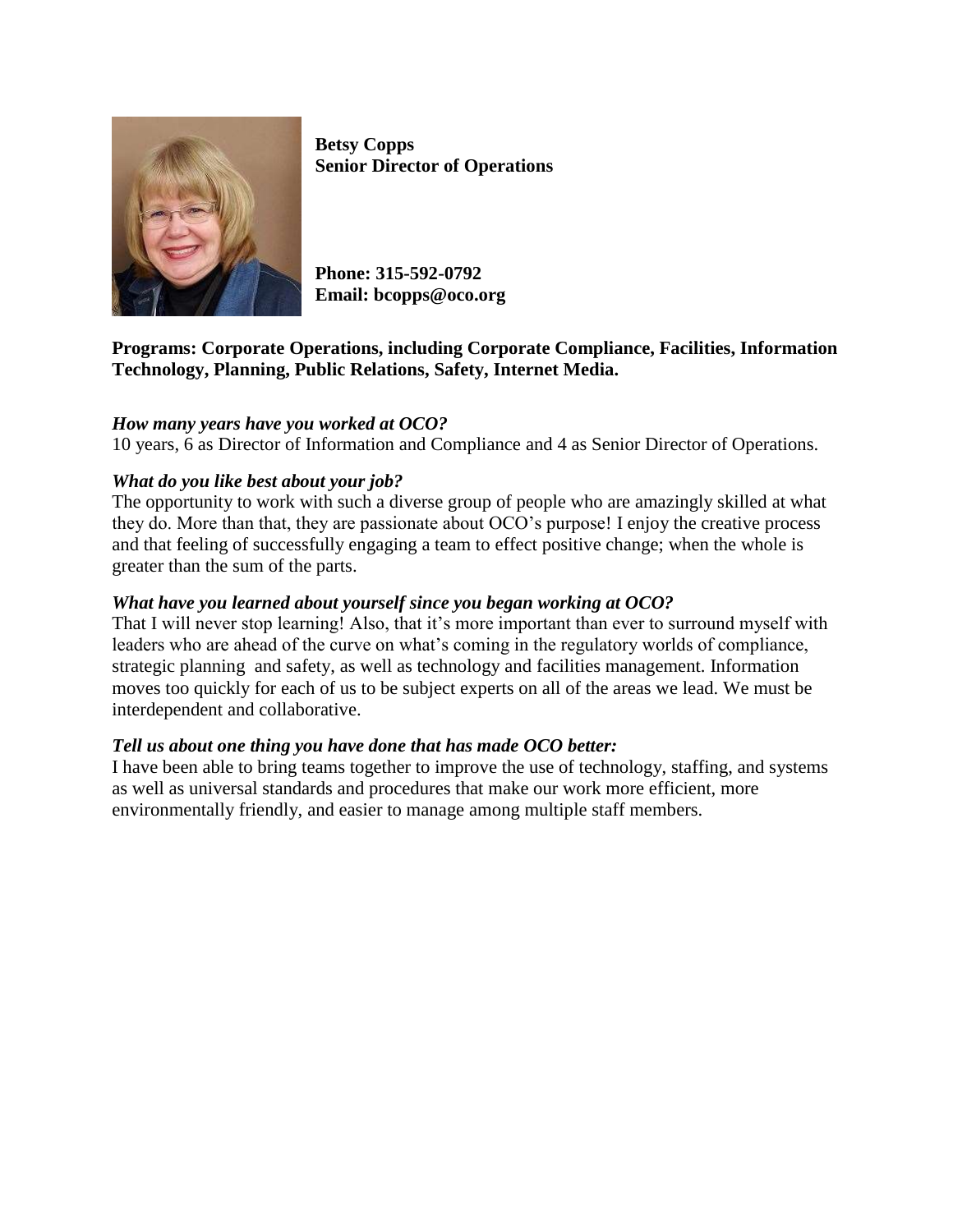

**Bridget Dolbear Development Coordinator**

**Phone: (315) 598-4717 ext. 1082 Email: bdolbear@oco.org**

## *How many years have you worked at OCO?*

More than 15 years. I have been fortunate to have worked in three OCO programs before starting my position in June, 2018 as the Development Coordinator.

## *What do you like best about your job?*

I have the opportunity to share stories about the meaningful work OCO programs carry out every single day. I am proud to be a part of an agency that truly has a positive impact on people's lives.

### *What have you learned about yourself since you began working at OCO?*

I started my career with OCO at the SAF program in 1999, working with survivors of domestic violence and after a number of years, transitioned to the After-School program to work with high school students. When a position became available in the Nutrition program, I jumped at the chance to assist the senior population. I have witnessed the most heartbreaking to the most heartwarming stories during my time here at OCO. I have learned that for me, job satisfaction comes from knowing the work we do empowers people from all walks of life to conquer challenges and become their best selves. As so perfectly stated by Maria Robinson, "Nobody can go back and start a new beginning, but anyone can start today and make a new ending."

### *Tell us about one thing you have done that has made OCO better:*

The fund development efforts, including events such as Bowl-A-Fun and Giving Thanks, the annual campaign and planned giving provide OCO with a source of unrestricted funds that would otherwise not be available to our agency. The funds raised are allocated to programs to cover expenses that are not allowable under their funding streams. I enjoy playing a part in providing OCO programs with resources that allow them to improve their services and meet our consumer's needs.